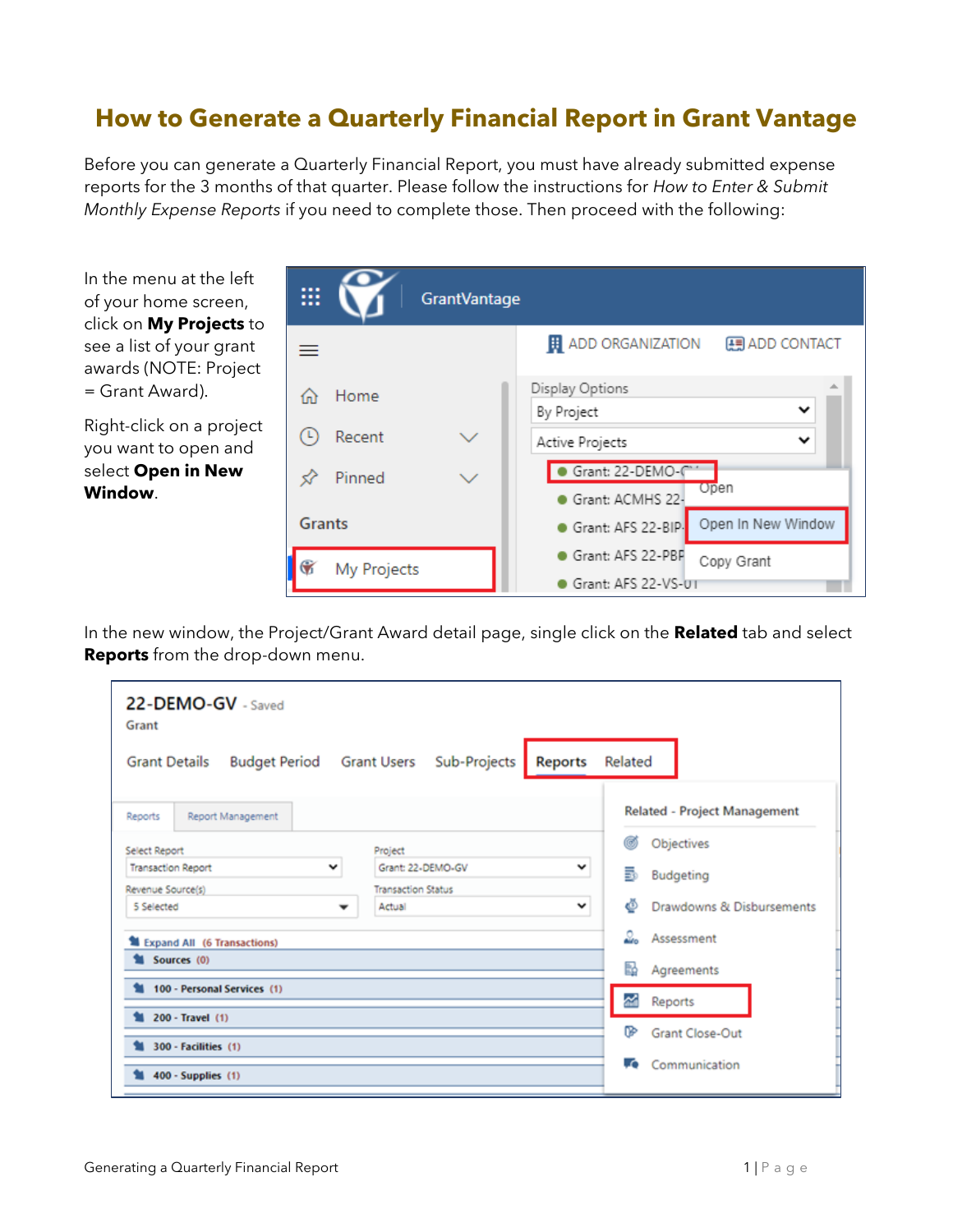On the report page, you will:

- 1. Indicate the **Report Start** date and the **Report End** date of the quarter you are reporting on.
- 2. **Refresh** the table by clicking on the blue refresh icon.
- 3. Review the table for accuracy, checking that all amounts in the report correspond to accounts in your agency's accounting system.

| <b>Grant Details</b>                       | Budget Period Grant Users Sub-Projects |                                     |                       | Reports      | Related                                                         |                                 |                                                  |                |
|--------------------------------------------|----------------------------------------|-------------------------------------|-----------------------|--------------|-----------------------------------------------------------------|---------------------------------|--------------------------------------------------|----------------|
| Reports                                    |                                        |                                     |                       |              |                                                                 |                                 |                                                  |                |
| Select Report<br><b>Transaction Report</b> | $\check{ }$                            | Project                             | Grant: KWRCC 22-VS-12 | $\checkmark$ | Project Year(s)<br>$\check{ }$<br>Year 1 (7/1/2021 - 6/30/2022) | <b>Report Start</b><br>1/1/2022 | <b>Report End</b><br>$\frac{1}{15}$<br>4/30/2022 | $\frac{1}{15}$ |
| Direct Source(s)<br>3 Selected             |                                        | <b>Transaction Status</b><br>Actual |                       | $\checkmark$ | × ∃<br>$\blacktriangle$                                         |                                 |                                                  |                |

Next, click on the **Export Data Icon** and select **Export Report Data**. The report will download to your computer as an excel document.

| Project                   |              | Project Year(s) |                                |       |
|---------------------------|--------------|-----------------|--------------------------------|-------|
| Grant: KWRCC 22-VS-12     | $\checkmark$ |                 | Year 1 (7/1/2021 - 6/30/2022)  |       |
| <b>Transaction Status</b> |              |                 |                                |       |
| Actual                    | ◡            |                 |                                |       |
|                           |              |                 | <b>DE Export Report Data</b>   |       |
|                           |              |                 | <b>Export Transaction Data</b> | ash I |

To save the report and print it as a pdf do the following:

1. Click on **Enable Editing** to start the formatting process.

| File        | Home | Insert | Page Layout                         | Formulas                                                                                                                              | Data | Review | View | Developer | Help | Acrobat |                |                                  |   |
|-------------|------|--------|-------------------------------------|---------------------------------------------------------------------------------------------------------------------------------------|------|--------|------|-----------|------|---------|----------------|----------------------------------|---|
| G)          |      |        |                                     | PROTECTED VIEW Be careful—files from the Internet can contain viruses. Unless you need to edit, it's safer to stay in Protected View. |      |        |      |           |      |         | Enable Editing |                                  |   |
| A1          |      |        | $\mathbf{v}$ : $\times$ $\check{f}$ |                                                                                                                                       |      |        |      |           |      |         |                |                                  |   |
| $A$ $B$ $C$ |      |        |                                     | G                                                                                                                                     |      | н      |      |           |      |         | К              |                                  | М |
|             |      |        |                                     |                                                                                                                                       |      |        |      |           |      |         |                | <b>Transaction Detail Report</b> |   |

- 2. Click on File and select "Save As". When you have selected where you want to save this report you need to:
	- a. **File Name** follows the naming convention AGENCY\_Grant Award Number\_Q#\_QFR
	- b. **Save as Type** should be changed to Excel Workbook

| $\Box$ This PC                                                                           |                                                   |  |
|------------------------------------------------------------------------------------------|---------------------------------------------------|--|
| 3D Objects                                                                               |                                                   |  |
| Desktop                                                                                  |                                                   |  |
| <b>E</b> Documents<br><b>The Contract of Street</b><br><b>Contract Contract Contract</b> | h.d.                                              |  |
|                                                                                          |                                                   |  |
|                                                                                          | File name: KWRCC_22-VS-12 _Q3_QFR<br>$\checkmark$ |  |
|                                                                                          | Save as type: Excel Workbook<br>$\vee$            |  |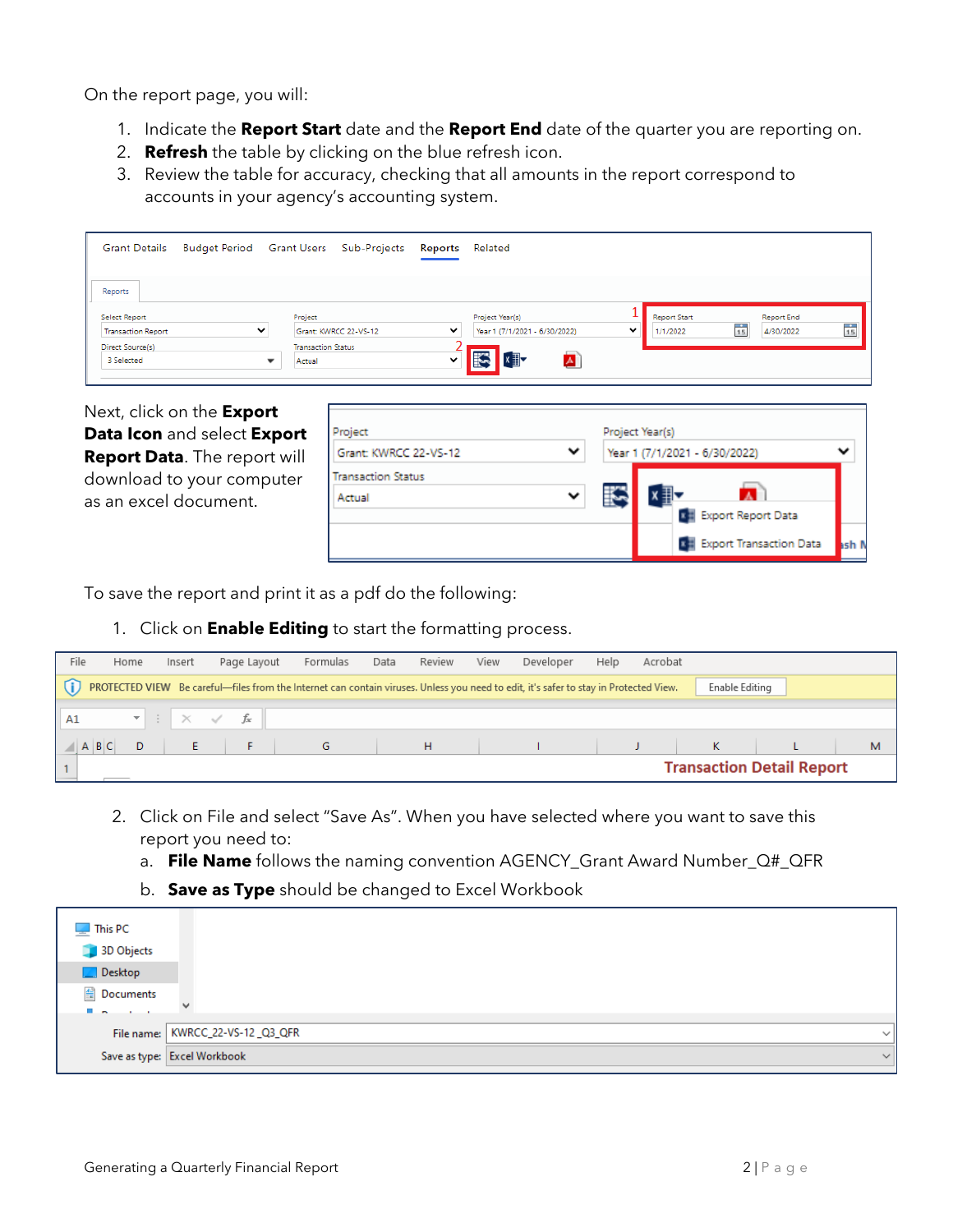3. Back on the transaction report, **click on the triangle** on the upper left corner to select the whole document and **change the font color to black** for the whole document.

| File        | Home                                 | Insert |                                      | Page Layout  |                     | Formulas                     |   |          |
|-------------|--------------------------------------|--------|--------------------------------------|--------------|---------------------|------------------------------|---|----------|
| Paste       | $X$ Cut<br>ြဲ Copy<br>Format Painter |        | Calibri<br>$I \perp$<br>$\mathsf{B}$ | $\checkmark$ | v<br>$\mathbb{H}$ - | 16                           | A | $\wedge$ |
|             | Clipboard                            | Ŀ      |                                      |              | Font                |                              |   |          |
| J1          |                                      | ÷      |                                      | fx           |                     | <b>Transaction Detail Re</b> |   |          |
| A           | B C<br>D                             | E      |                                      | F            |                     | G                            |   |          |
| 2<br>3<br>4 | $\pmb{\times}$                       |        |                                      |              |                     |                              |   |          |

## 4. Now **print as a PDF**, following the print settings as seen at left:

- Landscape Orientation
- Narrow Margins
- Fit Sheet on One Page
- File Name should be the same as for the Excel Workbook

Save the PDF according to your filing system.

| H<br>Print | $\mathbf{1}$<br>Copies:        |
|------------|--------------------------------|
| Printer    | Œ                              |
|            | Adobe PDF<br>Ready             |
|            | <b>Printer Properties</b>      |
| Settings   |                                |
|            | <b>Print Active Sheets</b>     |
|            | Only print the active sheets   |
| Pages:     | to                             |
|            | Collated                       |
|            | 1,2,3 1,2,3 1,2,3              |
|            | Landscape Orientation          |
|            | Letter                         |
|            | $8.5" \times 11"$              |
|            | Narrow Margins                 |
|            | Top: 0.75" Bottom: 0.75" Lef   |
|            | Fit Sheet on One Page          |
|            | Shrink the printout so that it |
|            | Page Setup                     |

Print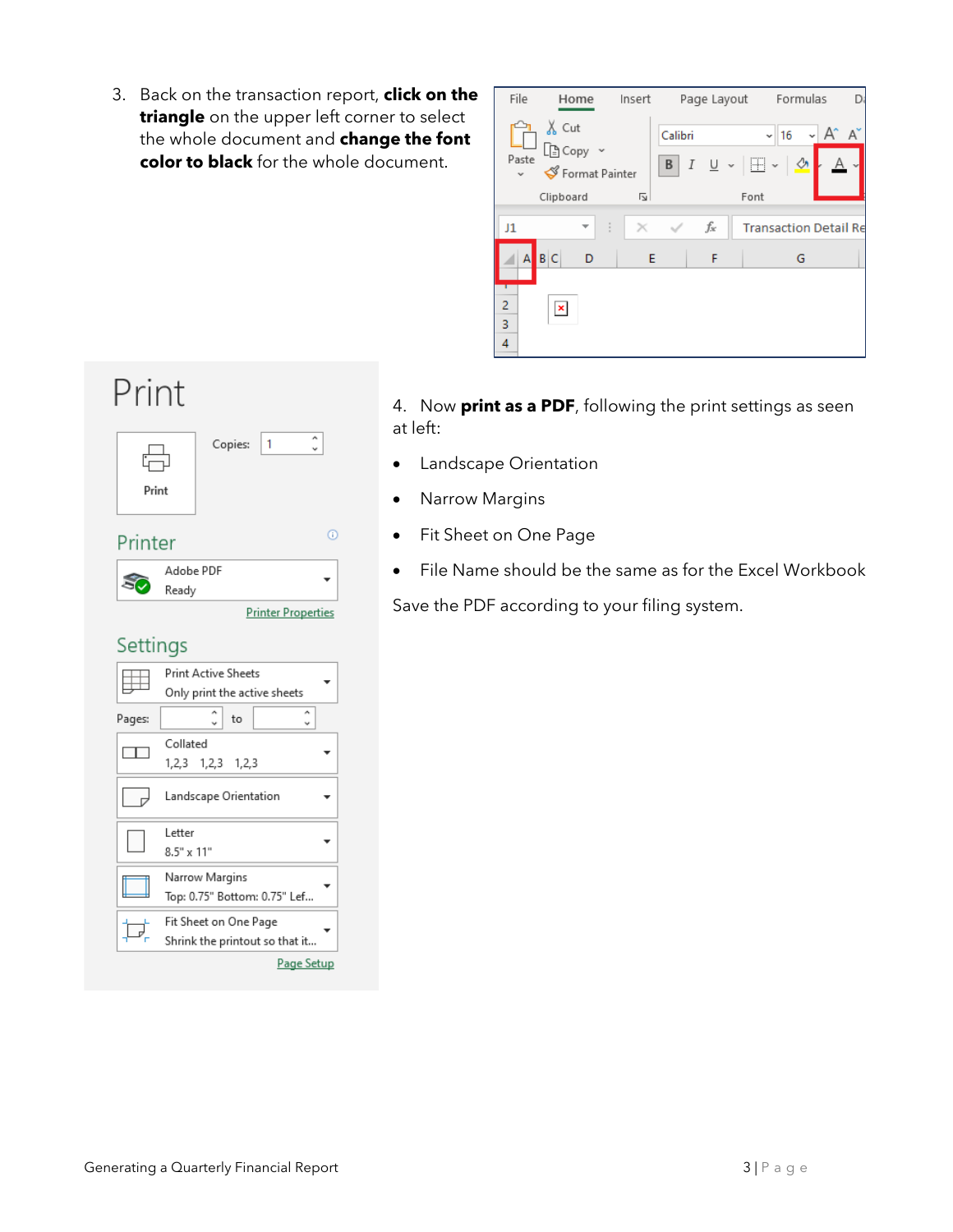Now it is time to upload the pdf version of the Quarterly Financial Report to GrantVantage.

In the Project/Grant Award detail page, single click on the **Related** tab and select **Report Schedule** from the drop-down menu.

| <b>Grant Details</b>        | Budget Period Grant Users Sub-Projects | Related                        |
|-----------------------------|----------------------------------------|--------------------------------|
| △ Fiscal/Budget Start Date* |                                        | Related - Project Management   |
| 7/1/2021                    |                                        | Objectives<br>෯                |
| A Project Start Date*       |                                        | 5<br><b>Budgeting</b>          |
| 7/1/2021                    |                                        | 酾<br>Drawdowns & Disbursements |
| △ Current Funding Year      |                                        | Assessment                     |
| 图 Year 1                    |                                        | 敯<br>Agreements                |
|                             |                                        | Reports<br>≪î                  |
|                             |                                        | Report Schedule<br>⋒           |
| Project Goal                |                                        | Grant Close-Out<br>r≫          |
|                             |                                        | Communication<br>u.            |
|                             |                                        | Currencies                     |
| Project Summary/Abstract    |                                        |                                |

Under Report Title, click on Quarterly Financial Report to open up the list , hover your cursor over the appropriate quarter you are reporting, and click on the pencil icon at the right.

| <b>Report Management</b>                    |                                    | Grant Users Sub-Projects     |                 |                 |                         |                    |                        |                    |       |                      |
|---------------------------------------------|------------------------------------|------------------------------|-----------------|-----------------|-------------------------|--------------------|------------------------|--------------------|-------|----------------------|
|                                             |                                    |                              |                 |                 |                         |                    |                        |                    |       |                      |
| <b>Report Status</b><br>All<br>$\checkmark$ | Report Type<br>All<br>$\checkmark$ | Project<br>Grant: 22-DEMO-GV | $\checkmark$    | ADD REPORTING   |                         |                    |                        |                    |       | REFRESH <sub>x</sub> |
| <b>Report Title</b>                         |                                    | <b>Report Type</b>           |                 |                 | <b>Report Frequency</b> |                    | Reporting Lag(in days) |                    |       |                      |
| <b>W</b> Quarterly Financial Report         |                                    | Financial                    |                 |                 | Quarterly               |                    | 15                     |                    |       |                      |
| <b>Reporting Period Start</b>               | Reporting Period End               | Reporting Due Date           | Report Filed By | Report Filed On | Report Reviewed By      | Report Reviewed On | <b>Report Status</b>   | <b>Report Risk</b> | Audit |                      |
| 7/1/2021                                    | 9/30/2021                          | 10/15/2021                   | Sequoyah Stamps | 11/17/2021      |                         |                    | Submitted              |                    |       |                      |
| 10/1/2021                                   | 12/31/2021                         | 1/15/2022                    | Reuella Nierra  | 1/15/2022       | Marybeth Gagnon         | 1/19/2022          | Submitted              |                    |       | $\mathcal{L}(1)$     |
| 1/1/2022                                    | 3/31/2022                          | 4/15/2022                    |                 |                 |                         |                    | Pending                |                    |       |                      |
| 4/1/2022                                    | 6/30/2022                          | 7/15/2022                    |                 |                 |                         |                    | Pending                |                    |       |                      |

The Reporting Period window opens and will default to the reporting period associated with the quarter you selected. Complete the fields: **Report Filed By** and **Report Filed On.**

|                               | <b>Reporting Period</b> |                             |                |                         | <b>B 2</b>  |
|-------------------------------|-------------------------|-----------------------------|----------------|-------------------------|-------------|
| Detail                        | Add Notes/Attachments   |                             |                |                         |             |
| <b>Reporting Period Start</b> |                         | <b>Reporting Period End</b> |                | Reporting Due Date      |             |
| 10/1/2021                     |                         | 12/31/2021                  |                | 1/15/2022               |             |
| Report Filed By               |                         | Report Filed On             |                | Reporting Lag (in days) |             |
| Reuella Nierra                |                         | 01/15/2022                  | 15             | 15                      |             |
| Report Type                   |                         | Reporting Frequency         |                | Grant                   |             |
| Financial                     |                         | Quarterly                   |                | 22-DEMO-GV              |             |
| Report Reviewed By            |                         | Report Reviewed On          |                | <b>Report Risk</b>      |             |
| type to search contacts       |                         |                             | $\frac{1}{15}$ | --Select--              | $\check{ }$ |
| <b>Report Status</b>          |                         | <b>Report Title</b>         |                |                         |             |
| Pending                       |                         | Quarterly Financial Report  |                |                         |             |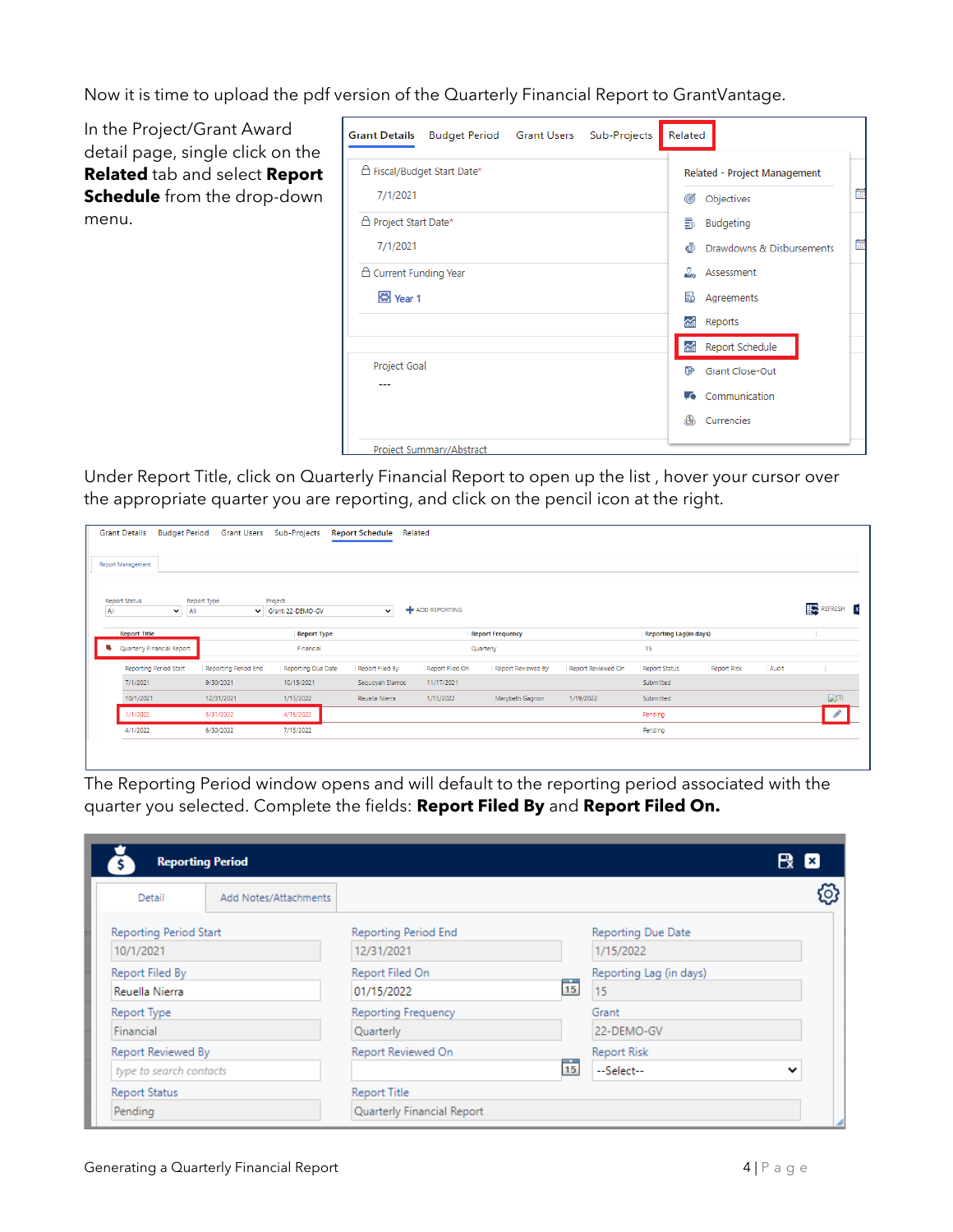Click on the **Add Notes/Attachments tab**, click on **+ ADD Note/ATTACHMENT.** 

| <b>Reporting Period</b> |                       |                  | <b>B 2</b> |
|-------------------------|-----------------------|------------------|------------|
| Detail                  | Add Notes/Attachments |                  | සූ         |
| <b>Title</b>            | <b>Notes</b>          | <b>File Name</b> |            |

The **Title** should be the same as the file name. Then **Choose File** and select the pdf you stored in your computer. Once attached, save and close this window.



| Ă                       | <b>Reporting Period</b><br><b>EXEC</b> Notes & Attachments<br>Detail | 日日 | R Ø |
|-------------------------|----------------------------------------------------------------------|----|-----|
| <b>Title</b><br>$+$ ADD | Title *<br>22-DEMO-GV QFR Q2<br>Notes                                |    |     |
|                         | Attachments <sup>1</sup><br>Choose File 22-DEMO-GV-QFR Q2.pdf        | 4  |     |
|                         | $\bm{c}$                                                             |    |     |

Back in the Reporting Period window, click on the gear icon and select **New Message**.

| <b>Reporting Period</b> |                       |                       | <b>段 図</b>                |
|-------------------------|-----------------------|-----------------------|---------------------------|
| Detail                  | Add Notes/Attachments |                       | ŗÖ.                       |
| <b>Title</b>            | <b>Notes</b>          | <b>File Name</b>      | New Messsage              |
| 22-DEMO-GV QFR Q2       |                       | 22-DEMO-GV-QFR Q2.pdf | <b>View Communication</b> |
| - ADD Note/ATTACHMENT   |                       |                       |                           |
|                         |                       |                       |                           |
|                         |                       |                       |                           |
|                         |                       |                       |                           |
|                         |                       |                       |                           |

 $\overline{a}$